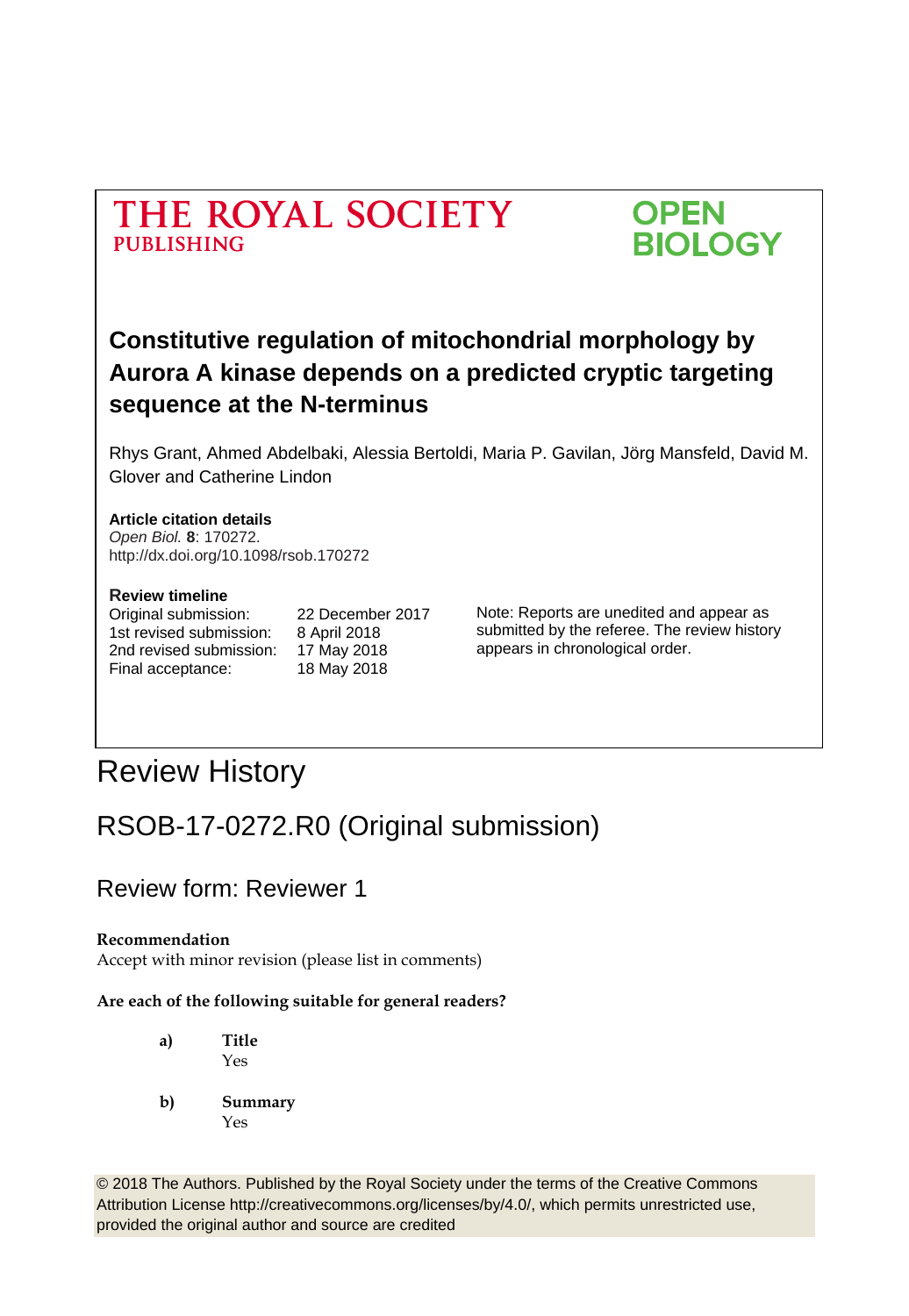**c) Introduction** Yes

**Is the length of the paper justified?** Yes

**Should the paper be seen by a specialist statistical reviewer?** No

**Is it clear how to make all supporting data available?** No

**Is the supplementary material necessary; and if so is it adequate and clear?** Yes

**Do you have any ethical concerns with this paper?** No

#### **Comments to the Author**

Grant et al. investigate a novel role for Aurora-A kinase in the maintenance of mitochondrial morphology in interphase. For obvious reasons, the focus of research on AurA has so far been on its mitotic role and I think there will be wide interest in this work since it suggests that AurA has other functions. If this is correct it has implications for cancer since AurA is frequently over expressed in cancer cells and for its treatment since AurA inhibition as a cancer treatment is currently being trialed in the clinic.

I was happy to review this paper since I'd already read it on bioRxiv. Thanks to the authors for making it available ahead of publication. I found this paper to be very well written, the experimental data are of a high standard and the discussion of results is honest. My criticisms:

1. Results p.7: "Conversely, we found that tetracycline-induced overexpression of an AURKA-Venus transgene in RPE-1 cells resulted in increased fragmentation of the mitochondrial network (Figure 2D,E)." Looking at the figure it looks like there is no change. What do the stats say (see next point)? I see two reasons why the authors detect no fragmentation of mitochondria in RPE-1 with induced AurA OE: a) they just don't go any shorter in RPE-1 cells, b) in this series of experiments the cells were behaving differently (note that the distribution is shifted to longer mitochondria lengths when compared with other experiments in this figure. Looking at Fig S3 it seems like OE of AurA does fragment the mitochondria. It would be nice to show that the change can be induced the other way by OE, so it would be worth repeating this experiment to clarify this result

2. Some clarity over the stats and presentation would be good. The authors show the results of manual measurements (30 mitos/cell, 20 cells from 3 expts) as smoothed PDFs (using a kernel density estimation method). This is OK but makes me wonder why smoothing is applied at all. Second point is that a Mann-Whitney test is done and low p values are reported. As I understand it these tests are done on the outputs from MicroP and not the manual measurements. My guess is that the authors did not use the actual N value of 3 to calculate the p value from the MW test. The effects here are clear (even if not what the authors want, see point above) but the stats need to be valid and done properly. My suggestion here is that the authors should show the (raw) measurements as cumulative histograms and compare each pair of distributions using a Kolmogorov-Smirnov test.

3. The experiments in Fig 3 are really important to show a role for AurA at the mitochondria. It is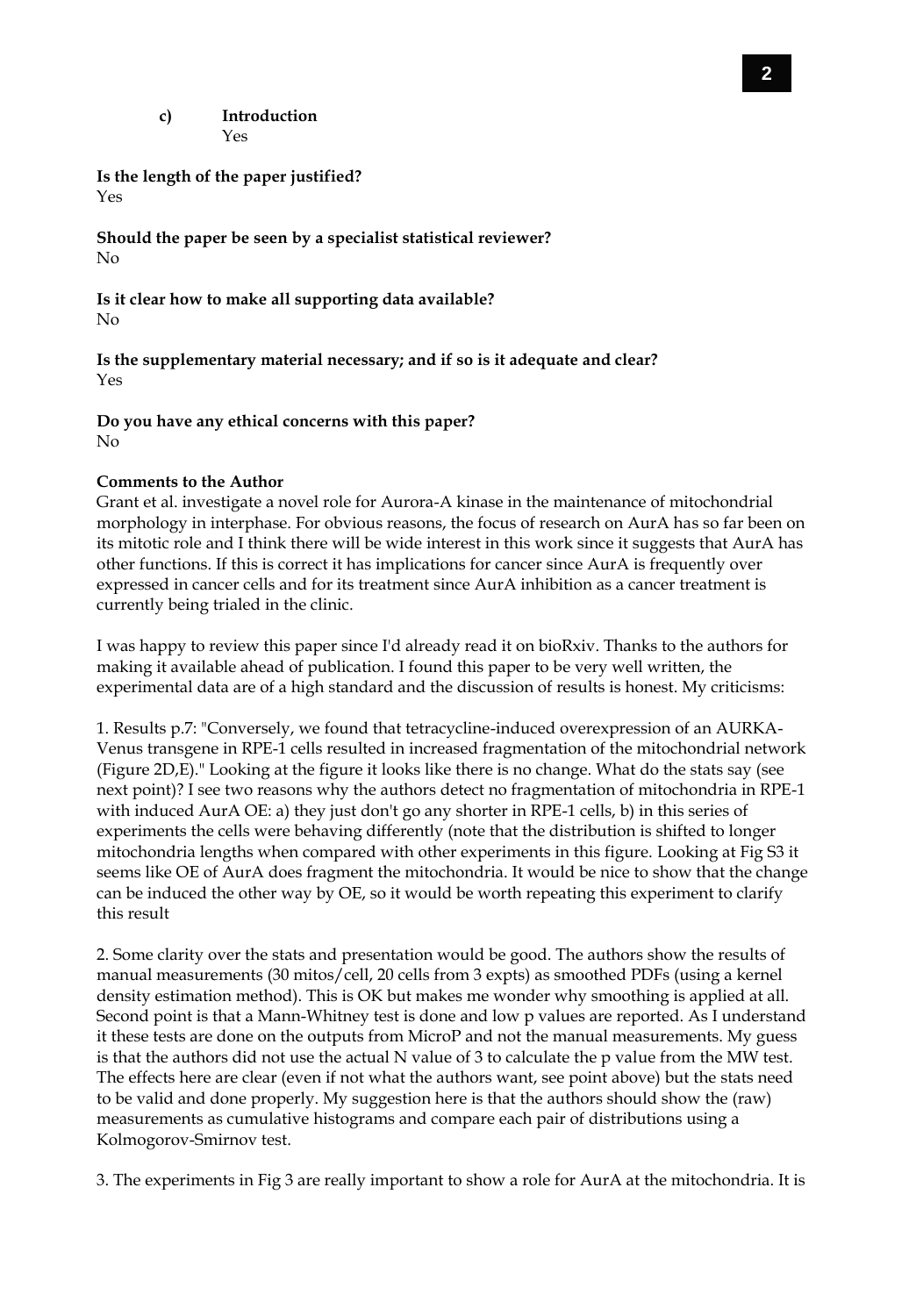pretty convincing. However, there's a lot of AurA signal which is clearly not on the mitochondria. My worry is that the dots that are coincident with the mitochondrial network are not specifically targeted there. In a live cell movie, do the authors see the spots wobbling around stuck to the mitotracker-stained mitochondria? This would be good evidence that AurA is specifically targeted to mitochondria and might also reveal if it is indeed preferentially found at network branch points.

4. The authors say "cloning details are available on request". Really? Cloning details? This is important for anyone wanting to reproduce the work. Just add them to the paper and be done with it.

### Review form: Reviewer 2

#### **Recommendation**

Major revision is needed (please make suggestions in comments)

#### **Are each of the following suitable for general readers?**

| a) | Title<br>Yes        |
|----|---------------------|
| b) | Summary<br>Yes      |
| c) | Introduction<br>Yes |

**Is the length of the paper justified?** Yes

**Should the paper be seen by a specialist statistical reviewer?** Yes

**Is it clear how to make all supporting data available?** Yes

**Is the supplementary material necessary; and if so is it adequate and clear?** Yes

**Do you have any ethical concerns with this paper?** No

**Comments to the Author** See attached file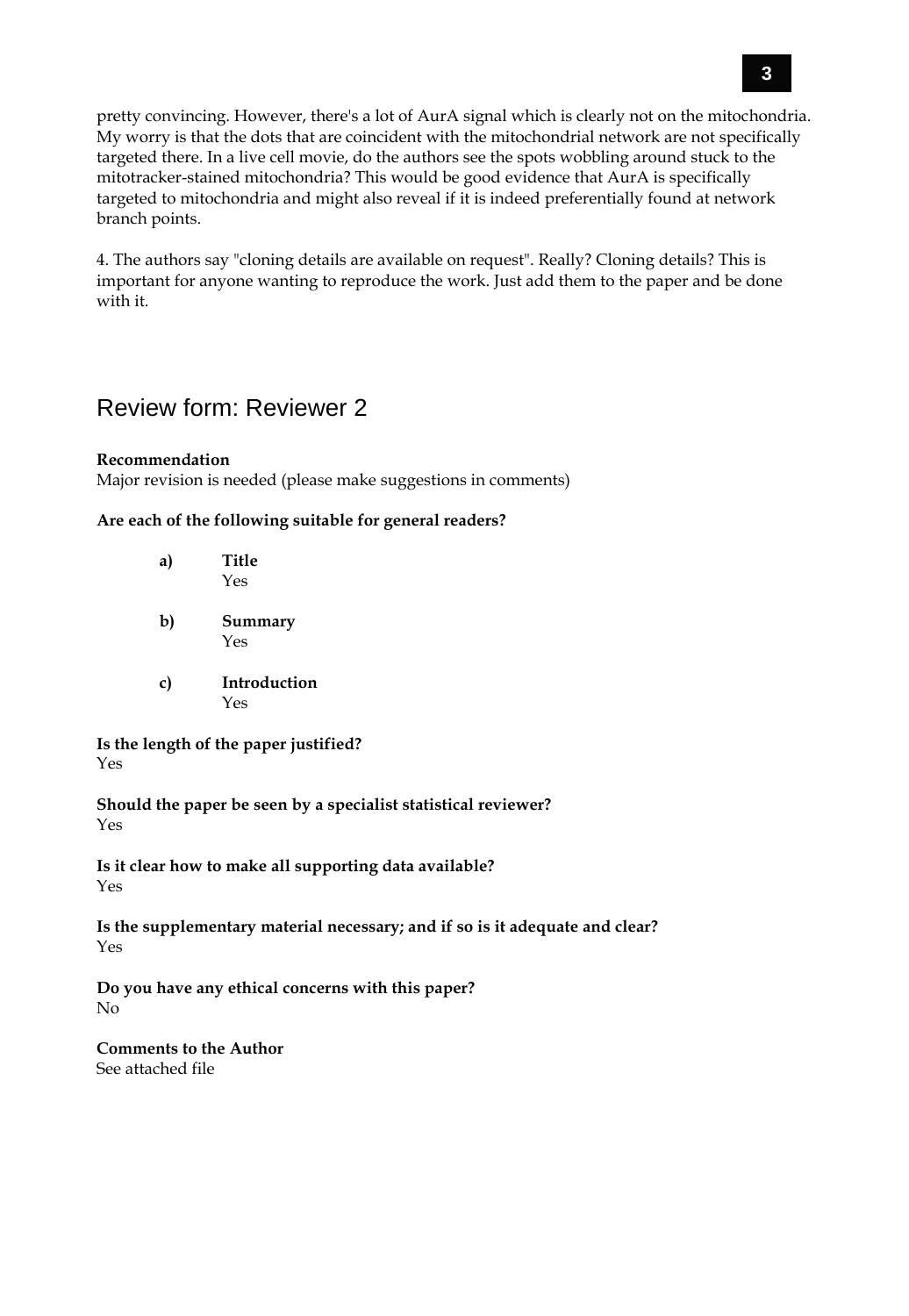### Decision letter (RSOB-17-0272.R0)

18-Jan-2018

Dear Dr Lindon,

We are writing to inform you that the Editor has reached a decision on your manuscript RSOB-17-0272 entitled "Regulation of mitochondrial dynamics by Aurora A kinase", submitted to Open Biology.

As you will see from the reviewers' comments below, there are a number of criticisms that prevent us from accepting your manuscript at this stage. The reviewers suggest, however, that a revised version could be acceptable, if you are able to address their concerns. If you think that you can deal satisfactorily with the reviewer's suggestions, we would be pleased to consider a revised manuscript.

The revision will be re-reviewed, where possible, by the original referees. As such, please submit the revised version of your manuscript within six weeks. If you do not think you will be able to meet this date please let us know immediately.

To revise your manuscript, log into https://mc.manuscriptcentral.com/rsob and enter your Author Centre, where you will find your manuscript title listed under "Manuscripts with Decisions." Under "Actions," click on "Create a Revision." Your manuscript number has been appended to denote a revision.

You will be unable to make your revisions on the originally submitted version of the manuscript. Instead, please revise your manuscript and upload a new version through your Author Centre.

When submitting your revised manuscript, please respond to the comments made by the referee(s) and upload a file "Response to Referees" in "Section 6 - File Upload". You can use this to document any changes you make to the original manuscript. In order to expedite the processing of the revised manuscript, please be as specific as possible in your response to the referee(s).

Please see our detailed instructions for revision requirements https://royalsociety.org/journals/authors/author-guidelines/

Once again, thank you for submitting your manuscript to Open Biology, we look forward to receiving your revision. If you have any questions at all, please do not hesitate to get in touch.

Sincerely,

The Open Biology Team mailto: openbiology@royalsociety.org

Reviewer(s)' Comments to Author(s):

Referee: 1

#### Comments to the Author(s)

Grant et al. investigate a novel role for Aurora-A kinase in the maintenance of mitochondrial morphology in interphase. For obvious reasons, the focus of research on AurA has so far been on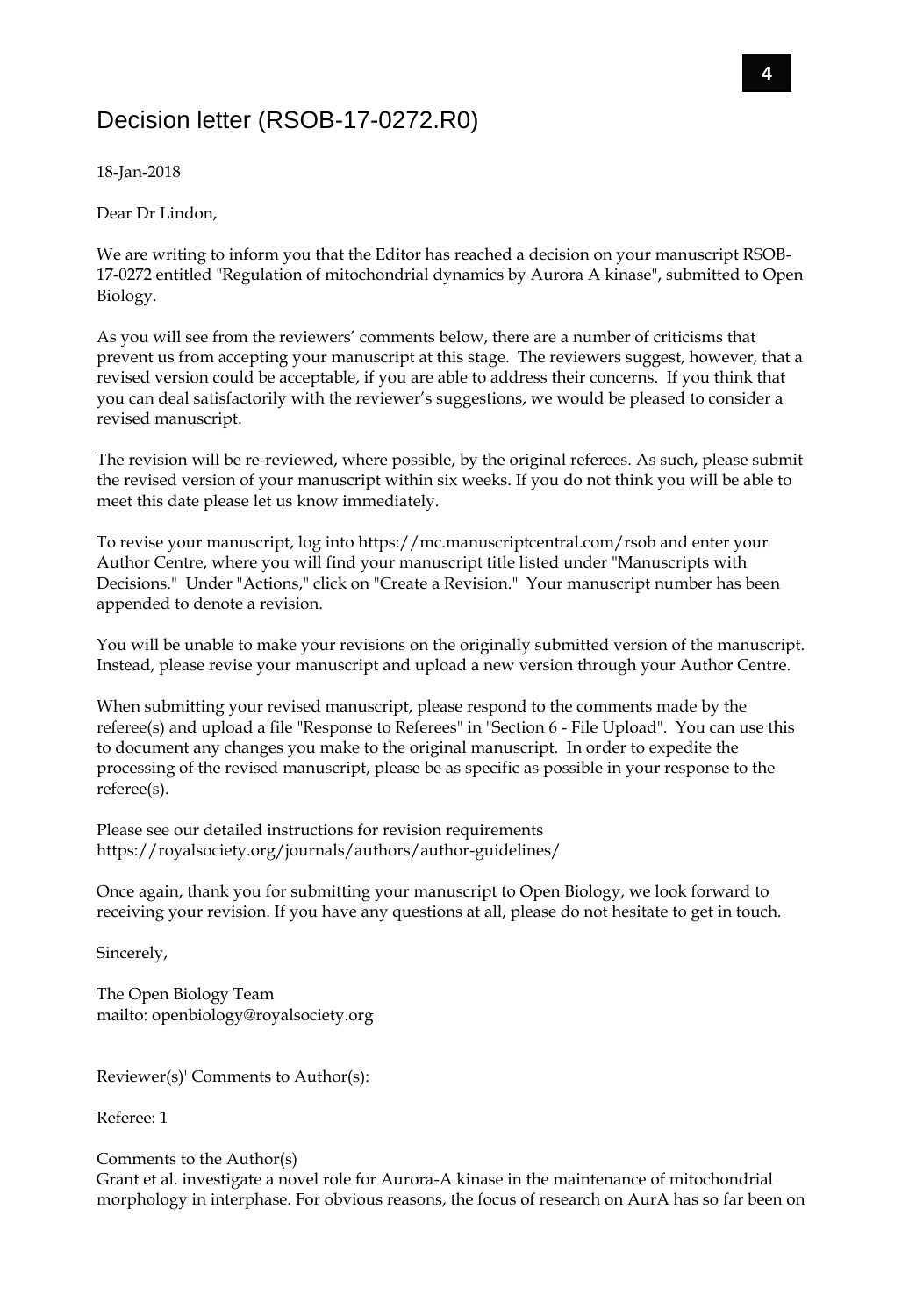its mitotic role and I think there will be wide interest in this work since it suggests that AurA has other functions. If this is correct it has implications for cancer since AurA is frequently over expressed in cancer cells and for its treatment since AurA inhibition as a cancer treatment is currently being trialed in the clinic.

I was happy to review this paper since I'd already read it on bioRxiv. Thanks to the authors for making it available ahead of publication. I found this paper to be very well written, the experimental data are of a high standard and the discussion of results is honest. My criticisms:

1. Results p.7: "Conversely, we found that tetracycline-induced overexpression of an AURKA-Venus transgene in RPE-1 cells resulted in increased fragmentation of the mitochondrial network (Figure 2D,E)." Looking at the figure it looks like there is no change. What do the stats say (see next point)? I see two reasons why the authors detect no fragmentation of mitochondria in RPE-1 with induced AurA OE: a) they just don't go any shorter in RPE-1 cells, b) in this series of experiments the cells were behaving differently (note that the distribution is shifted to longer mitochondria lengths when compared with other experiments in this figure. Looking at Fig S3 it seems like OE of AurA does fragment the mitochondria. It would be nice to show that the change can be induced the other way by OE, so it would be worth repeating this experiment to clarify this result

2. Some clarity over the stats and presentation would be good. The authors show the results of manual measurements (30 mitos/cell, 20 cells from 3 expts) as smoothed PDFs (using a kernel density estimation method). This is OK but makes me wonder why smoothing is applied at all. Second point is that a Mann-Whitney test is done and low p values are reported. As I understand it these tests are done on the outputs from MicroP and not the manual measurements. My guess is that the authors did not use the actual N value of 3 to calculate the p value from the MW test. The effects here are clear (even if not what the authors want, see point above) but the stats need to be valid and done properly. My suggestion here is that the authors should show the (raw) measurements as cumulative histograms and compare each pair of distributions using a Kolmogorov-Smirnov test.

3. The experiments in Fig 3 are really important to show a role for AurA at the mitochondria. It is pretty convincing. However, there's a lot of AurA signal which is clearly not on the mitochondria. My worry is that the dots that are coincident with the mitochondrial network are not specifically targeted there. In a live cell movie, do the authors see the spots wobbling around stuck to the mitotracker-stained mitochondria? This would be good evidence that AurA is specifically targeted to mitochondria and might also reveal if it is indeed preferentially found at network branch points.

4. The authors say "cloning details are available on request". Really? Cloning details? This is important for anyone wanting to reproduce the work. Just add them to the paper and be done with it.

Referee: 2

Comments to the Author(s) See attached file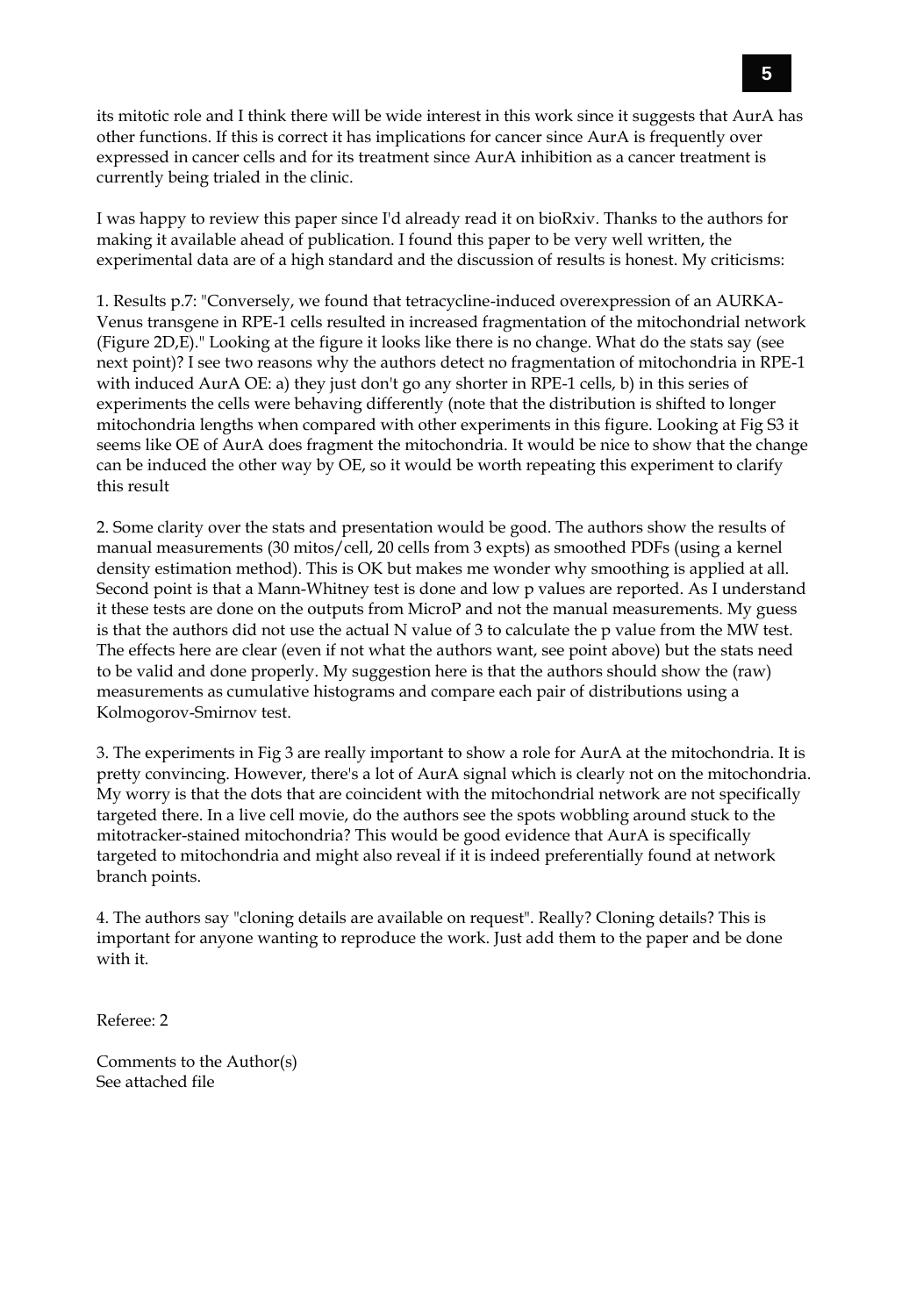### Author's Response to Decision Letter for (RSOB-17-0272.R0)

See Appendix A.

# RSOB-17-0272.R1 (Revision)

### Review form: Reviewer 3

#### **Recommendation**

Accept with minor revision (please list in comments)

#### **Are each of the following suitable for general readers?**

| a) | Title<br>Yes   |
|----|----------------|
| b) | Summary<br>Yes |

**c) Introduction** Yes

**Is the length of the paper justified?**  Yes

**Should the paper be seen by a specialist statistical reviewer?**  No

**Is it clear how to make all supporting data available?**  Yes

**Is the supplementary material necessary; and if so is it adequate and clear?**  Yes

**Do you have any ethical concerns with this paper?**  No

#### **Comments to the Author**

This manuscript by Grant et al investigates the relationship between AURKA and the dynamics of mitochondrial network. The authors demonstrated that a fraction of cytoplasmic AURKA localizes to mitochondria and interacts with mitochondrial protein TOMM20, and they also identified a mitochondrial targeting sequence (MTS) in N-terminal domain of AURKA. A better understanding of the control of AURKA activity beyond mitosis and the role of AURKA in interphase cells are important in optimizing the efficacy and interpreting potential downstream consequences of AURKA inhibitors in the clinic.

Current manuscript is a revised version after the first round of the review process. In my opinion the authors have addressed the questions raised by the reviewers.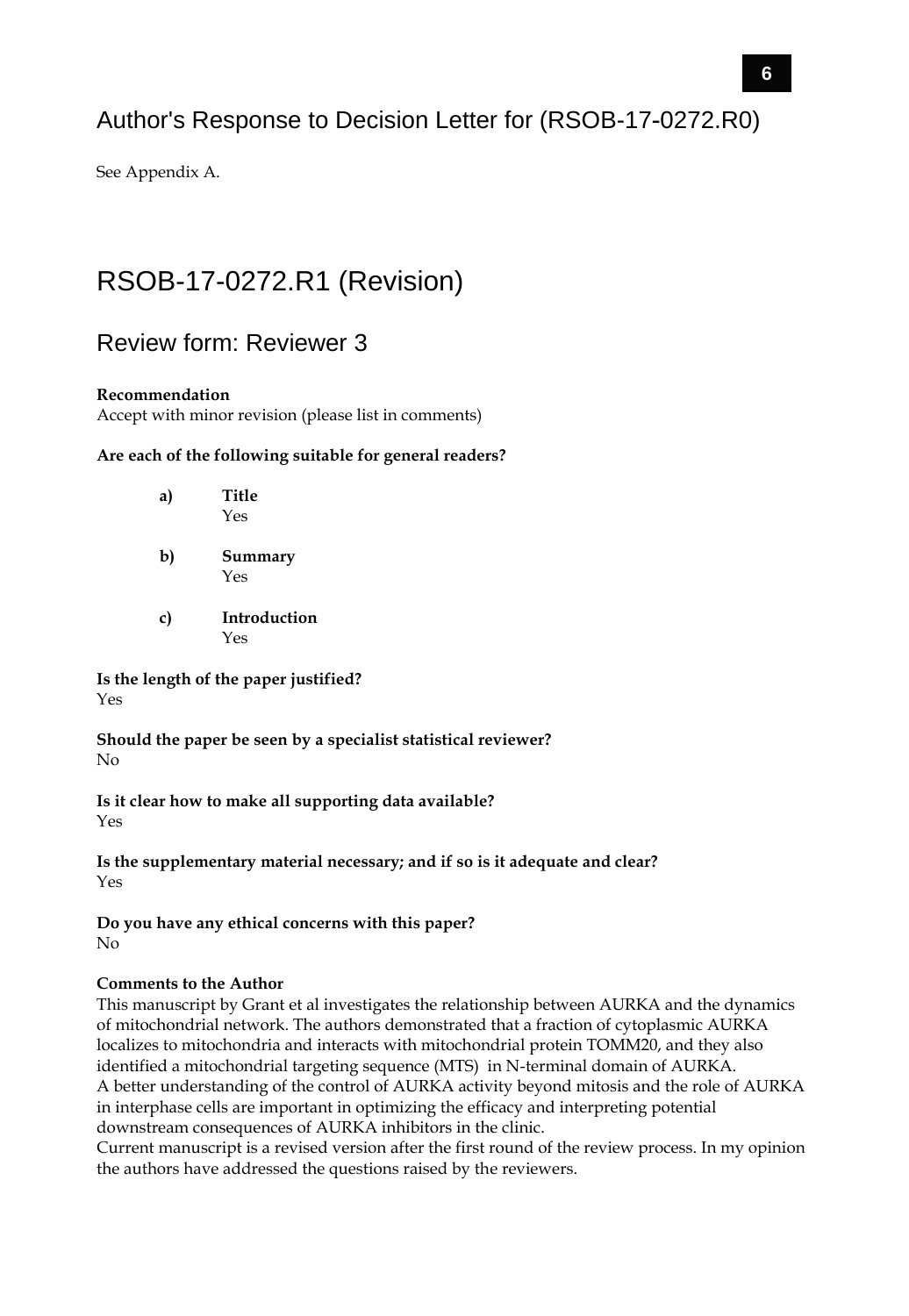Minor comments:

1) please check the reference to Figure 4C on page 4, it seems there is a mistake in this reference and Figure 4 can't be reference prior to Figure 3. "In further experiments we found that transient overexpression of AURKA-Venus in RPE-1 cells or in another untransformed line, breast epithelial MCF10A cells, also led to increased fragmentation of themitochondrial network in cells overexpressing AURKA (Figure 4C, Supplementary Figure S2C)."

2) Please check the reference to Figure 3C on page 6, it seems to be a mistake and Figure 4C should be referenced instead. - "Moreover, AURKAΔ31 overexpression did not cause fragmentation of mitochondria (Figure 3C)".

### Decision letter (RSOB-17-0272.R1)

15-May-2018

Dear Dr Lindon

We are pleased to inform you that your manuscript RSOB-17-0272.R1 entitled "Constitutive regulation of mitochondrial morphology by Aurora A kinase depends on a predicted cryptic targeting sequence at the N-terminus" has been accepted by the Editor for publication in Open Biology. The reviewer(s) have recommended publication, but also suggest some minor revisions to your manuscript. Therefore, we invite you to respond to the reviewer(s)' comments and revise your manuscript.

Please submit the revised version of your manuscript within 14 days. If you do not think you will be able to meet this date please let us know immediately and we can extend this deadline for you.

To revise your manuscript, log into https://mc.manuscriptcentral.com/rsob and enter your Author Centre, where you will find your manuscript title listed under "Manuscripts with Decisions." Under "Actions," click on "Create a Revision." Your manuscript number has been appended to denote a revision.

You will be unable to make your revisions on the originally submitted version of the manuscript. Instead, please revise your manuscript and upload a new version through your Author Centre.

When submitting your revised manuscript, you will be able to respond to the comments made by the referee(s) and upload a file "Response to Referees" in "Section 6 - File Upload". You can use this to document any changes you make to the original manuscript. In order to expedite the processing of the revised manuscript, please be as specific as possible in your response to the referee(s).

Please see our detailed instructions for revision requirements https://royalsociety.org/journals/authors/author-guidelines/.

Before uploading your revised files please make sure that you have:

1) A text file of the manuscript (doc, txt, rtf or tex), including the references, tables (including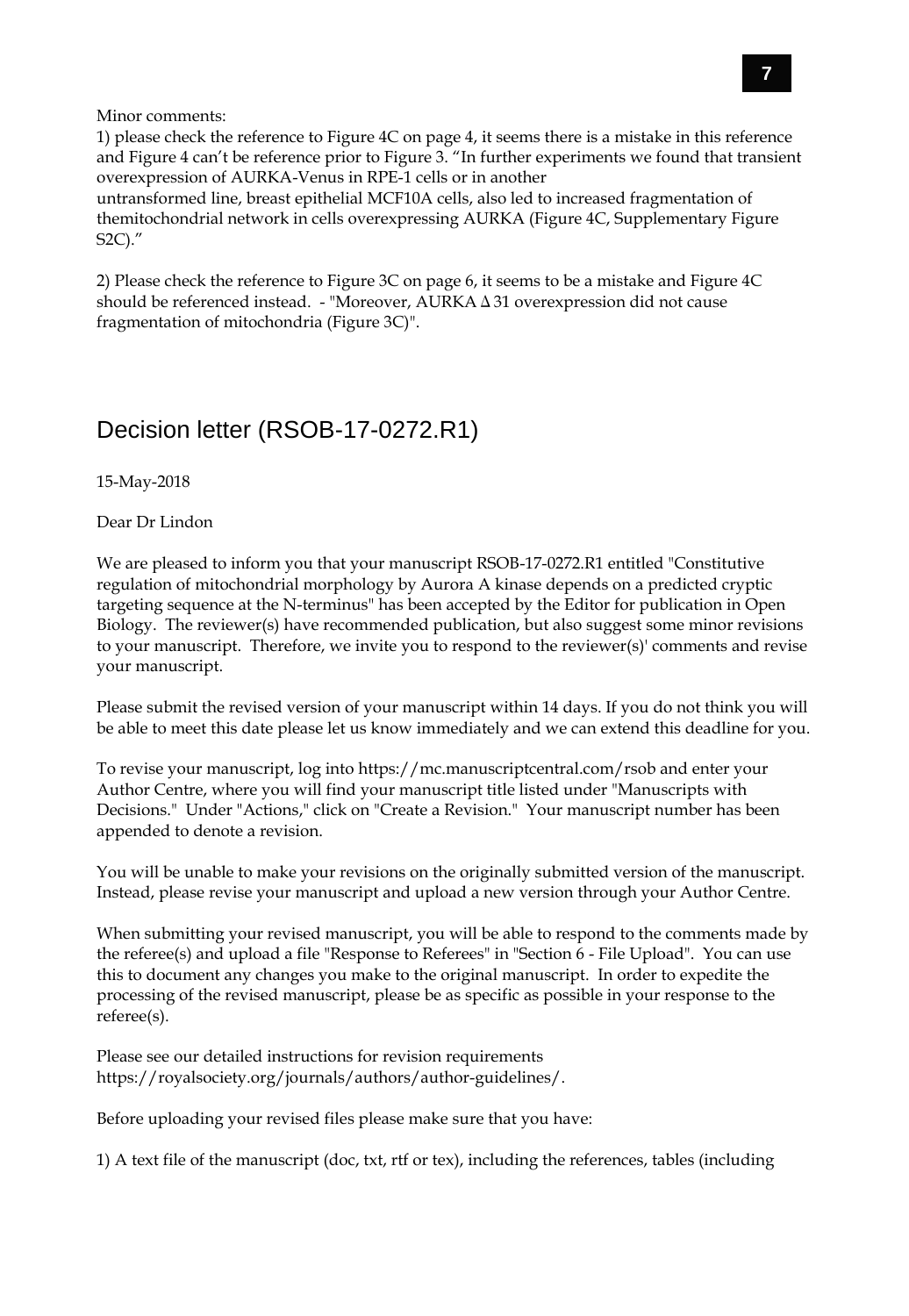captions) and figure captions. Please remove any tracked changes from the text before submission. PDF files are not an accepted format for the "Main Document".

2) A separate electronic file of each figure (tiff, EPS or print-quality PDF preferred). The format should be produced directly from original creation package, or original software format. Please note that PowerPoint files are not accepted.

3) Electronic supplementary material: this should be contained in a separate file from the main text and meet our ESM criteria (see http://royalsocietypublishing.org/instructionsauthors#question5). All supplementary materials accompanying an accepted article will be treated as in their final form. They will be published alongside the paper on the journal website and posted on the online figshare repository. Files on figshare will be made available approximately one week before the accompanying article so that the supplementary material can be attributed a unique DOI.

Online supplementary material will also carry the title and description provided during submission, so please ensure these are accurate and informative. Note that the Royal Society will not edit or typeset supplementary material and it will be hosted as provided. Please ensure that the supplementary material includes the paper details (authors, title, journal name, article DOI). Your article DOI will be 10.1098/rsob.2016[last 4 digits of e.g. 10.1098/rsob.20160049].

4) A media summary: a short non-technical summary (up to 100 words) of the key findings/importance of your manuscript. Please try to write in simple English, avoid jargon, explain the importance of the topic, outline the main implications and describe why this topic is newsworthy.

#### Images

We require suitable relevant images to appear alongside published articles. Do you have an image we could use? Images should have a resolution of at least 300 dpi, if possible.

#### Data-Sharing

It is a condition of publication that data supporting your paper are made available. Data should be made available either in the electronic supplementary material or through an appropriate repository. Details of how to access data should be included in your paper. Please see http://royalsocietypublishing.org/site/authors/policy.xhtml#question6 for more details.

#### Data accessibility section

To ensure archived data are available to readers, authors should include a 'data accessibility' section immediately after the acknowledgements section. This should list the database and accession number for all data from the article that has been made publicly available, for instance:

- DNA sequences: Genbank accessions F234391-F234402
- Phylogenetic data: TreeBASE accession number S9123
- Final DNA sequence assembly uploaded as online supplemental material
- Climate data and MaxEnt input files: Dryad doi:10.5521/dryad.12311

Once again, thank you for submitting your manuscript to Open Biology, we look forward to receiving your revision. If you have any questions at all, please do not hesitate to get in touch.

Sincerely,

The Open Biology Team mailto:openbiology@royalsociety.org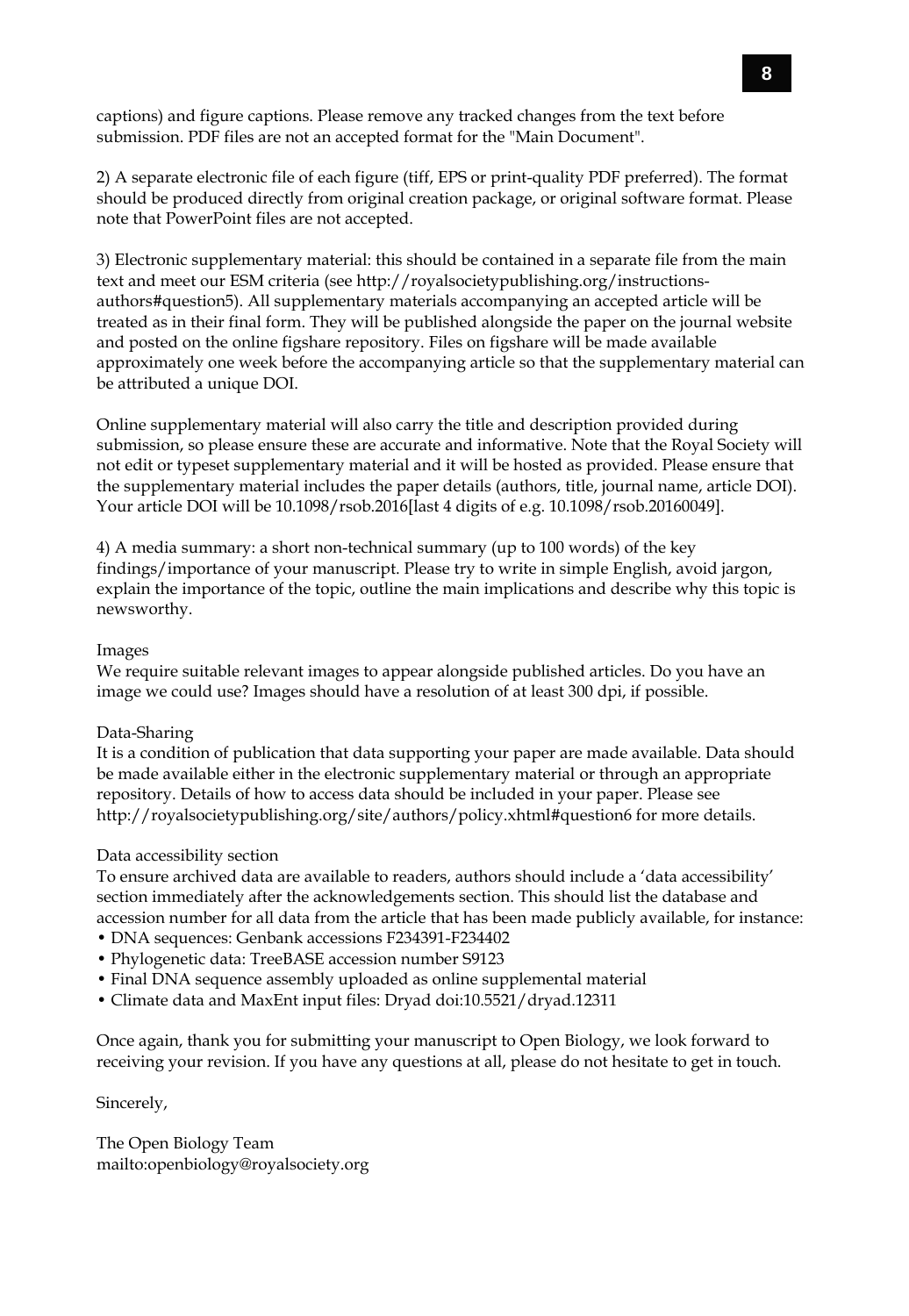Reviewer(s)' Comments to Author:

Referee: 3

Comments to the Author(s)

This manuscript by Grant et al investigates the relationship between AURKA and the dynamics of mitochondrial network. The authors demonstrated that a fraction of cytoplasmic AURKA localizes to mitochondria and interacts with mitochondrial protein TOMM20, and they also identified a mitochondrial targeting sequence (MTS) in N-terminal domain of AURKA. A better understanding of the control of AURKA activity beyond mitosis and the role of AURKA in interphase cells are important in optimizing the efficacy and interpreting potential downstream consequences of AURKA inhibitors in the clinic.

Current manuscript is a revised version after the first round of the review process. In my opinion the authors have addressed the questions raised by the reviewers.

#### Minor comments:

1) please check the reference to Figure 4C on page 4, it seems there is a mistake in this reference and Figure 4 can't be reference prior to Figure 3. "In further experiments we found that transient overexpression of AURKA-Venus in RPE-1 cells or in another

untransformed line, breast epithelial MCF10A cells, also led to increased fragmentation of themitochondrial network in cells overexpressing AURKA (Figure 4C, Supplementary Figure S2C)."

2) Please check the reference to Figure 3C on page 6, it seems to be a mistake and Figure 4C should be referenced instead. - "Moreover, AURKA?31 overexpression did not cause fragmentation of mitochondria (Figure 3C)".

### Author's Response to Decision Letter for (RSOB-17-0272.R1)

See Appendix B.

### Decision letter (RSOB-17-0272.R2)

18-May-2018

Dear Dr Lindon

We are pleased to inform you that your manuscript entitled "Constitutive regulation of mitochondrial morphology by Aurora A kinase depends on a predicted cryptic targeting sequence at the N-terminus" has been accepted by the Editor for publication in Open Biology.

You can expect to receive a proof of your article from our Production office in due course, please check your spam filter if you do not receive it within the next 10 working days. Please let us know if you are likely to be away from e-mail contact during this time.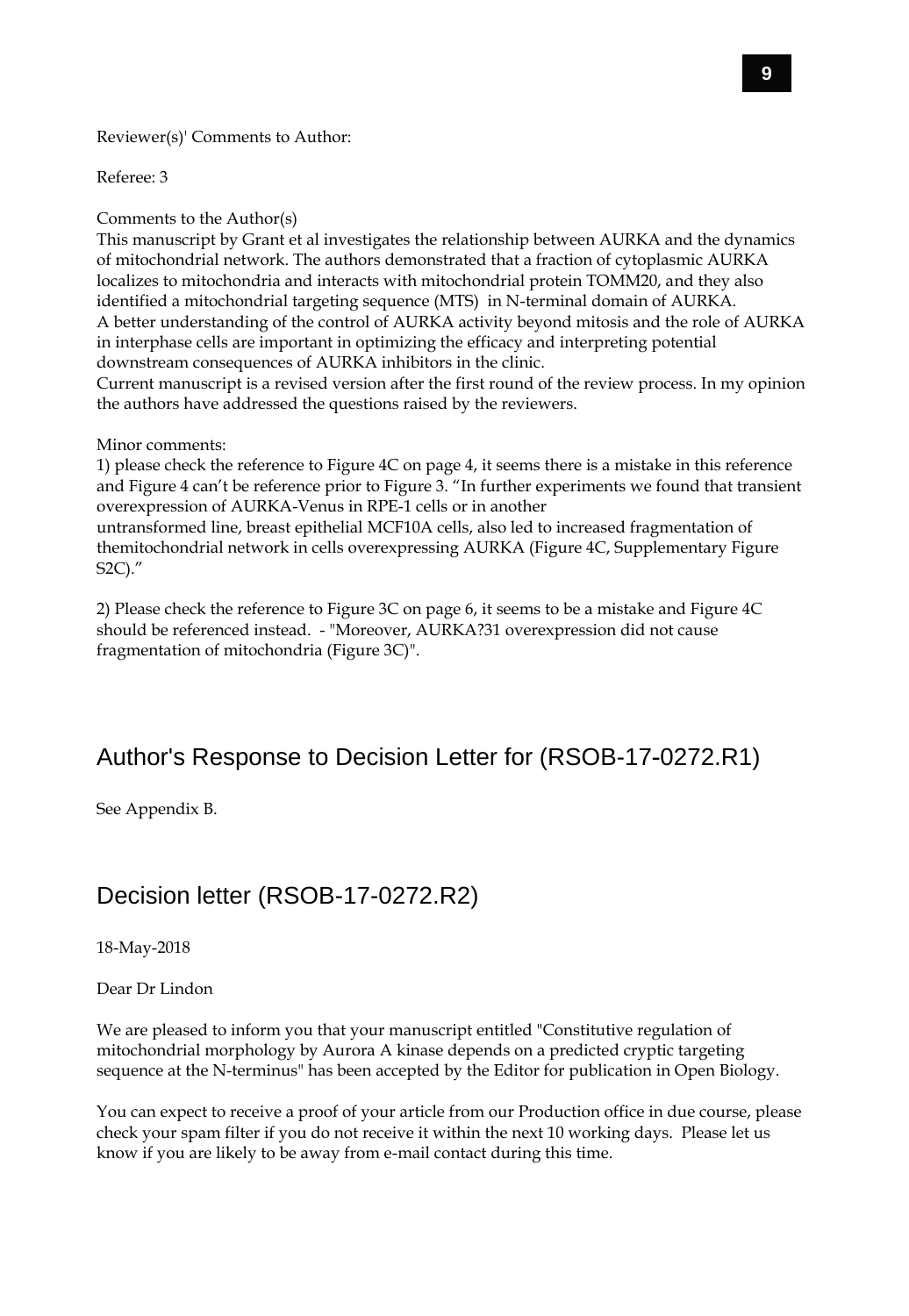Thank you for your fine contribution. On behalf of the Editors of Open Biology, we look forward to your continued contributions to the journal.

Sincerely,

The Open Biology Team mailto: openbiology@royalsociety.org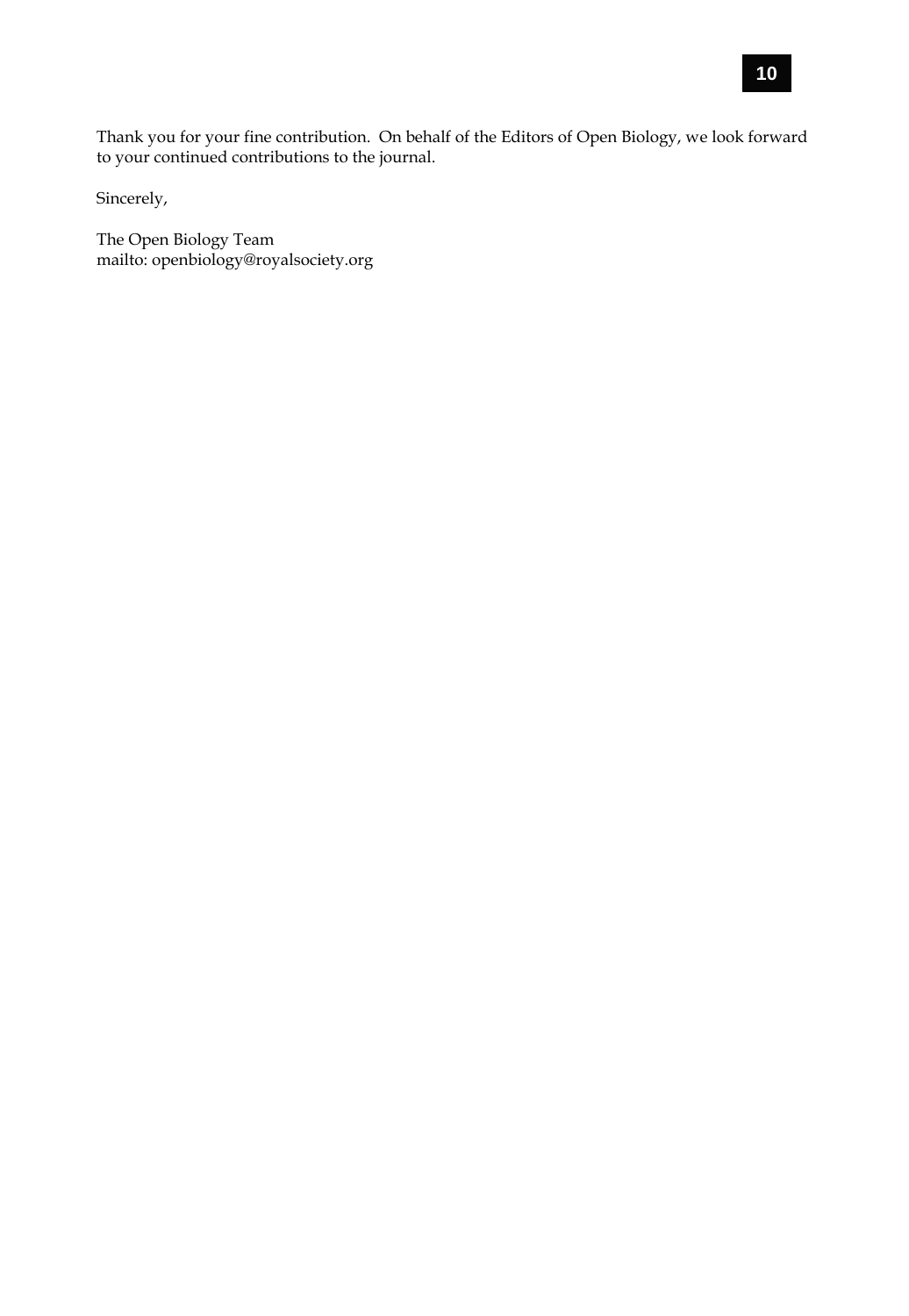# Appendix A

Response to Referees.

#### Referee 1

- 1. We agree with the referee that this result increased fragmentation of mitochondrial network upon induction of a stable AURKA-Venus transgene in RPE cells - did not look a strong result, however it is statistically significant (see point 2). We agree with the suggestion that RPE mitochondria are rather resistant to shortening. Higher level of overexpression of AURKA after transient transfection has a much clearer effect in shortening mitochondria (data now in Fig 3E and Fig S4A&B, with quantifications) and we have also tested the result in another untransformed cell line, MCF10A (Fig S2C), in response to Referee 2.
- 2. We acknowledge the commentary on suitable presentation and statistical tests for mitochondrial size data and thank Referee 1 for his suggestion of the K-S test, which we had not previously used. We have now reanalysed our data using the K-S test, with D- and p-values logged in all figure legends. The K-S test showed increased confidence in most of our results (compared to the MW test applied previously) EXCEPT for the result in Fig2E (previously Fig 2C), which Referee 1 had spotted as less convincing. However the *p*-value for this distribution still crosses the threshold for significance (see point 1).

We chose kernel density plots to present our data because they are easier to look at than histograms of the same data, especially where comparing two conditions. We have added two new panels to Figure S2 to support our chosen methods: Fig S2A shows that the kernel density plot for the data in Fig 1A maps exactly onto a histogram plot of the same data. Fig S2B shows the cumulative density plots of the same data, to which the Kolmogorov-Smirnov (K-S) test is applied for statistical significance.

- 3. We agree that the large number of dots seen in AURKA IF are a worry in terms of establishing specific localization with mitochondria, and we spent a lot of time convincing ourselves of this result. Unfortunately it is not possible to assess colocalization through time as Referee 1 suggests, since our timelapse movies do not offer sufficient temporal resolution. However, we have included in FigS3 images that we obtained on an OMX, that show examples of AURKA-Venus dots localized to mitochondria at increased resolution. We also checked the statistical performance of random patterns of dots against our AURKA dots to confirm significant co-localization (see also response to Referee 2 point 3) – data not included in manuscript, but we would be happy to send for inspection to Referees.
- 4. We have added subcloning details in Materials & Methods.

#### Referee 2

1. We have included more information to validate use of PCNA as a marker for cell cycle phases. We have added a citation of the method [Zerjatke, T. et al. Quantitative Cell Cycle Analysis Based on an Endogenous All-in-One Reporter for Cell Tracking and Classification. Cell Rep 19, 1953–1966 (2017)] and have added to Fig 1B the cell cycle distribution stats which show that our scoring with PCNA gives the expected G1:S:G2 phases in the population. We chose this method in order to avoid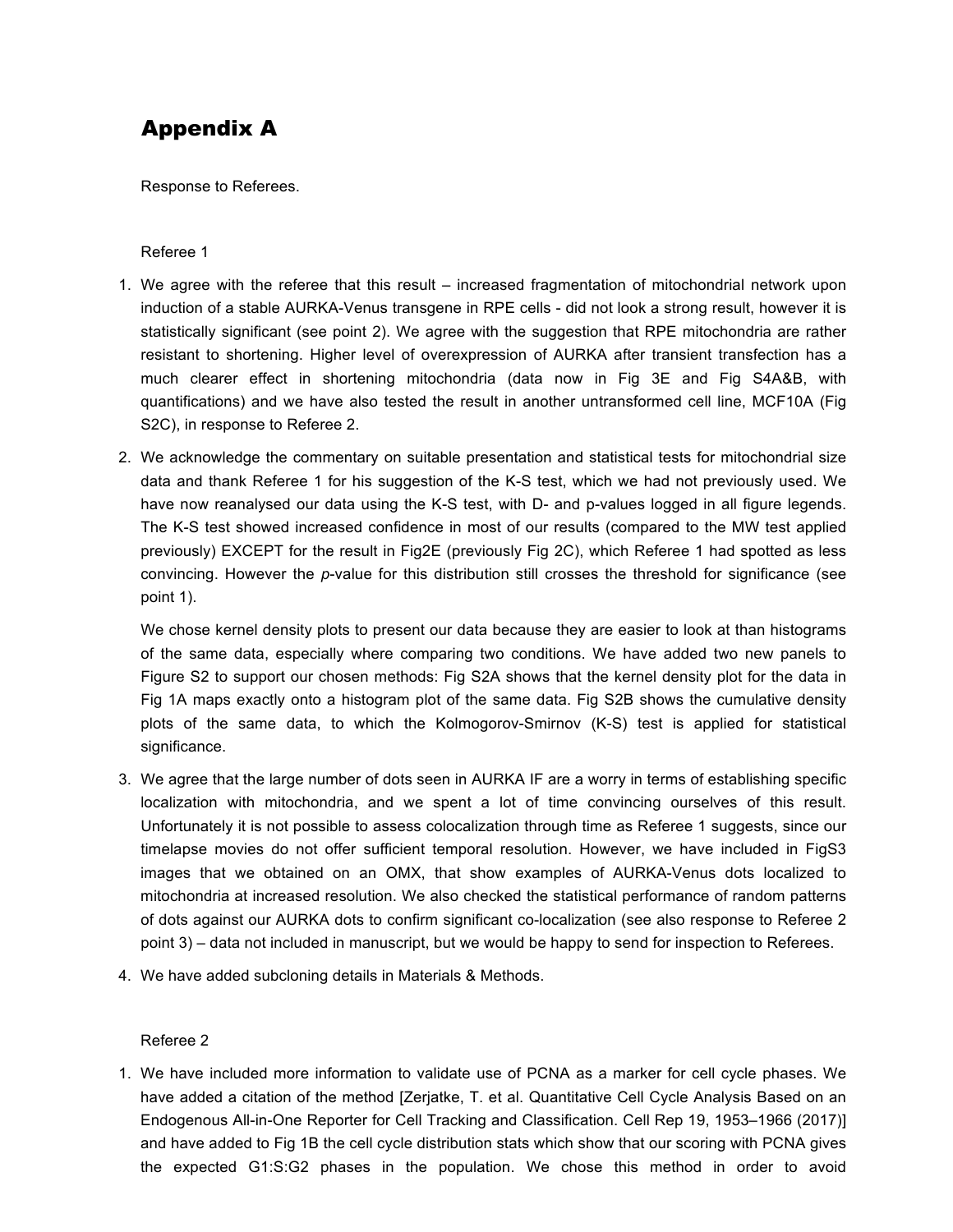synchronisation protocols (suggested by Referee 2), since all methods we know of involve use of reagents eliciting cellular stress. We agree that Fig 1C was not clear and have reassembled it from raw image files to improve the quality of the figure panel as requested.

2. Indeed we agree with these comments from Referee 2. We have written up our findings as a 'short report' precisely because we felt the claims we could associate to this work are rather modest, and we carefully avoid making the 'global' claim about differential expression of AURKA and mitochondrial morphologies in cancers. The amount of work involved in a systematic study (to support a global claim) would warrant a much bigger publication. However, in response to this Referee's concerns we have repeated our core finding – that raising AURKA levels leads to shortening of mitochondria and inhibition of AURKA activity has the opposite effect – in another pair of cell lines showing opposite mitochondrial morphology (non-transformed MCF10A and HCC1143 breast cancer cells). These additional data are in Fig S2C,D.

We are pursuing the 'global' question as a two year collaboration with other labs. This future work will include figuring out an assay sensitive enough to answer Referee 2's question about activity: Given it is the activity of AURKA at the mitochondria that is responsible for the effect on morphology, we would indeed want to detect activity of this subpopulation of the kinase. Existing tools are not sensitive enough, and we plan to use new FRET-based tools in development.

3. We have looked carefully at Fig S3A (previously Fig S1C), and although we understand the Referee's concern that there could be mutually exclusive staining of the AURKA 'dots' (in green) with the mitochondrial staining (purple), we are confident that our interpretation is safe. We have added arrows to indicate colocalization. Notably, in the knockdown image, where cytoplasmic staining is much reduced, the remaining signal appears more likely to colocalise to mitochondria, which we think argues against the interpretation of 'mutually exclusive staining' in the control image. We have modified the figure legend to clarify our interpretation.

In a study to compare the colocalization of mitochondria with AURKA 'dots', versus random fields of 'dots' generated with 100nm fluoresent beads, we found highly significant differences in Pearson's Correlation Coefficients, in favour of the idea that the AURKA staining pattern contains a component specific to mitochondria.

Finally, we generated higher resolution images on an OMX system that appear to confirm colocalization of AURKA dots with mitochondria, and have included this data in Fig 3.

- 4. Figure S3F (previously S3D) demonstrates the successful endogenous tagging of AURKA (ie it behaves as predicted through the cell cycle). We have reduced the number of images in this panel and explained in more detail in the figure legend.
- 5. To address Referee 2 comments on Fig3: Aurora A overexpression in our hands rarely leads to mitotic abnormalities, and certainly never to arrest in cytokinesis. If anything, it promotes cytokinesis (as might be expected from the recent work of Vernos and Prigent labs showing AURKA-dependent phosphorylation of p150 is required for anaphase). We have removed the previous Fig 3C quantification of AURKA-Venus overexpression, which was not an important result, to make way for new data in this figure (now Fig 3D). The previous Fig 3D showed fixed cells from the endogenously tagged AURKA-Venus line shown in Fig S3. We can't explain the bright dots, but they are not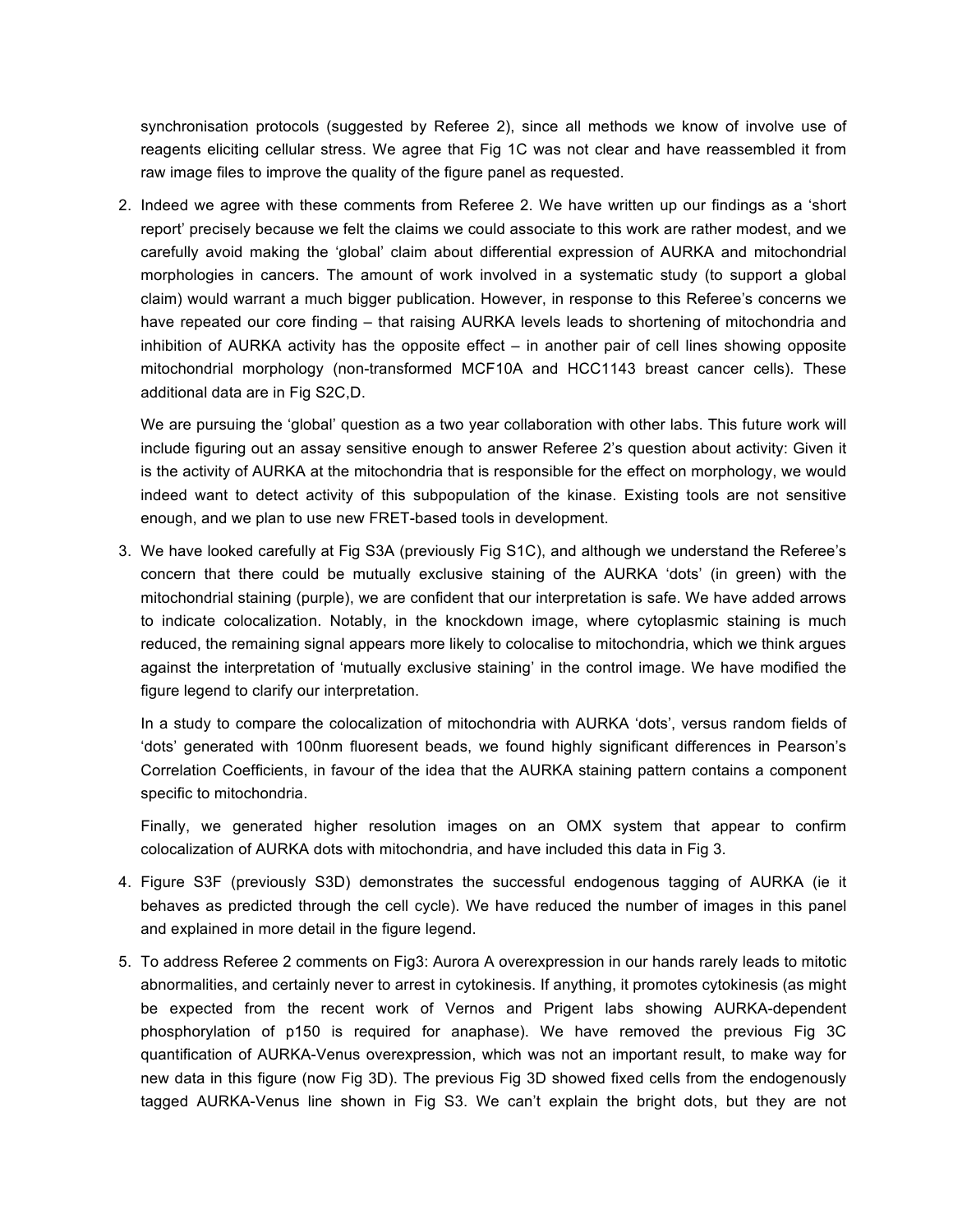centrosomal abnormalities. We had chosen this image because it showed a particularly nice example of colocalization of the endogenous-tagged AURKA with mitochondrial staining. We have chosen a different image (now Fig 3C) that we hope is more acceptable.

- 6. Thanks to Referee 2 for pointing out the error in this panel. We had intended to remove lanes 4 and 8, which show cells transfected with a mutated version of AURKA (a non-degradable version that we were testing for altered localization to the mitochondria). In the interests of telling a simple story we had decided not to add this negative result to the story. We have now removed these lanes in the revised version of Figure 3.
- 7. We based our study on experiments carried out in two different cell lines. This was a necessary choice: For experiments to examine the consequences of reducing AURKA levels, we looked at U2OS cells, where AURKA levels are higher than RPE. For experiments to analyse the effect of different versions on AURKA on mitochondrial morphology, we chose RPE cells, since the mitochondria are already rather fragmented in U2OS cells. In the same experiments we analysed the mitochondrial morphology and examined the localization. The result of this choice does mean therefore that the colocalization data are mostly from RPE cells. To address this criticism we have carried out a new experiment to show enhanced colocalization of AURKA-Δ8-Venus with mitochondria in U2OS cells (Fig S4D).
- 8. We have re-done all of our statistical analyses in line with the suggestions of Referee 1, and have added them to all figure legends.
- 9. We have modified the title of our study as recommended.